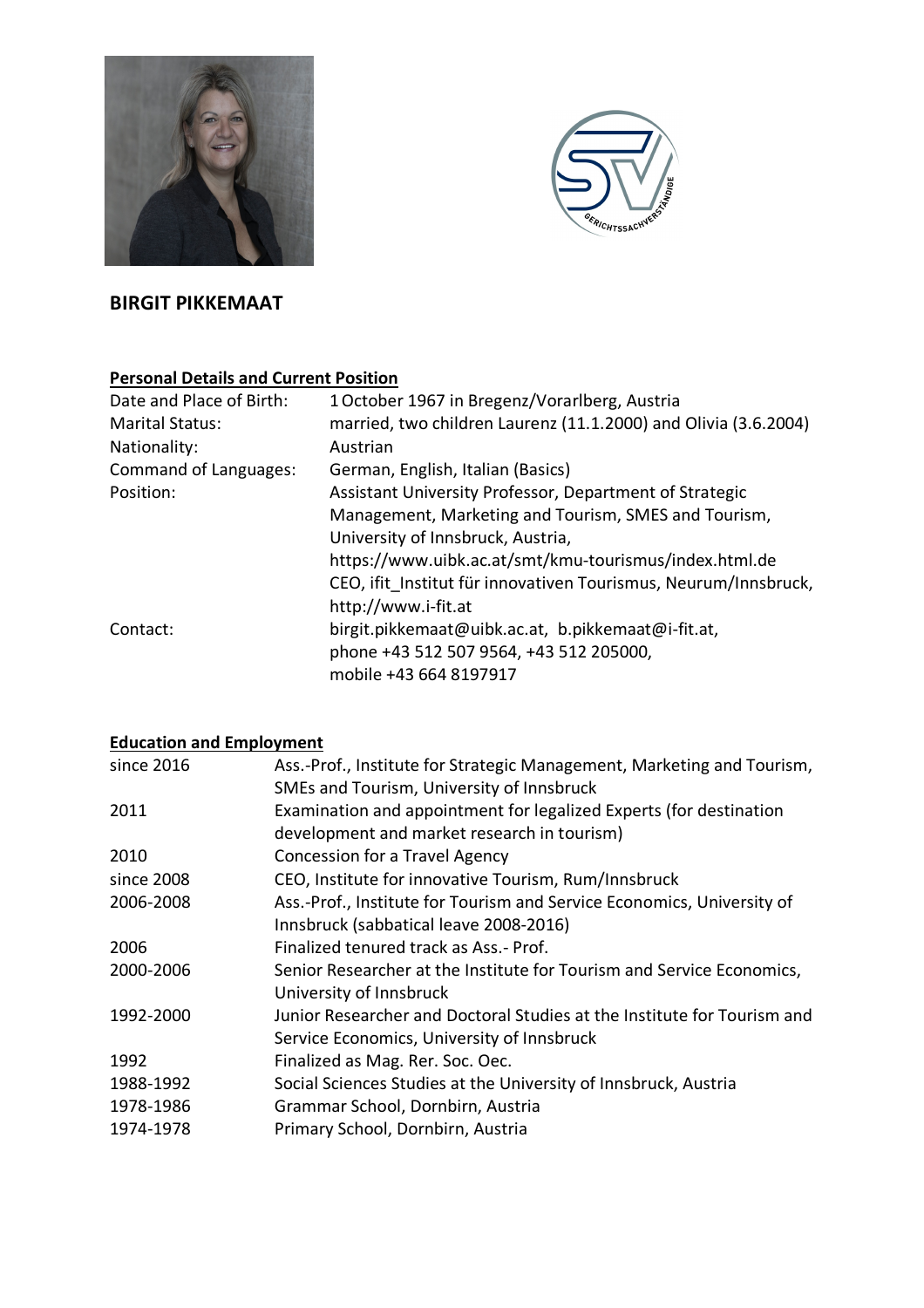### **Memberships**

| DGT          | Deutsche Gesellschaft für Tourismus (http://www.dgt.de/)   |
|--------------|------------------------------------------------------------|
|              | (since 2002)                                               |
| <b>ICRET</b> | International Center for Research and Education in Tourism |
|              | (http://www.icret.com) (since 2002)                        |

#### **Jury member/advisory activities**

| <b>Since 2013</b> | Tourissimus, ÖGAF, Vienna (jury member)                                  |
|-------------------|--------------------------------------------------------------------------|
| 2011-2017         | Wellness Cluster Tyrol, Standortagentur Tirol, Innsbruck (advisory board |
| 2017              | Innovation Million for tourism in Austria (jury member)                  |
|                   | Austrian Federal Ministry of Science, Economic and Research, Vienna      |
| 2011-2013         | Lighthouse projects in tourism (jury member)                             |
|                   | Austrian Federal Ministry of Science, Economic and Research, Vienna      |

#### **Peer reviews**

- Since 2011 itb Wissenschaftspreis (peer review), Deutsche Gesellschaft für Tourismuswissenschaft
- 2011-2013 adventure X & Innovationassist (peer review), Standortagentur Tirol, Innsbruck

### **Publications and Presentations**

*Double blind reviewed papers in Journals*

- 1. Pikkemaat, B., Peters, M., Chan C.-S. (2018). Needs, Drivers and Barriers of Innovation – The case of an alpine community-model destination. *Tourism Management Perspectives*, Vol. 25(1), 53-63.
- 2. Pikkemaat, B., Zehrer, A. (2016). Innovation and service experiences in small tourism family firms. International Journal of Culture, *Tourism and Hospitality Research*, Vol. 10 (4), 343-360.
- 3. Grissemann, U.S., Pikkemaat, B., Weger, C. (2013). Antecedents of innovation activity in tourism: An empirical investigation of the Alpine hospitality industry. *Tourism: An interdisciplinary Journal,* Vol. 61(1), 7-27.
- 4. Pikkemaat, B., Peters, M., Boksberger, P. Secco, M. (2009). The Staging of Experiences in Wine Tourism. *Journal of Hospitality Marketing and Management,* Vol. 18, 237-253.
- 5. Prantl, C., Grissemann, U., Pikkemaat, B. (2009). Innovation behaviour of employees in small and medium sized hotel enterprises. *International Journal of Tourism and Travel*, Vol. 2 (2), 31-40.
- 6. Pikkemaat, B. (2008). Innovation in small and medium-sized tourism enterprises in Tyrol, Austria. *International Journal of Entrepreneurship and Innovation*, Vol. 9 (3), 187- 197.
- 7. Pikkemaat, B., Schuckert, M. (2007). Critical Success Factors of Theme Parks An exploration study. *Tourism: An International Interdisciplinary Journal*, Vol. 55 (2), 197- 208.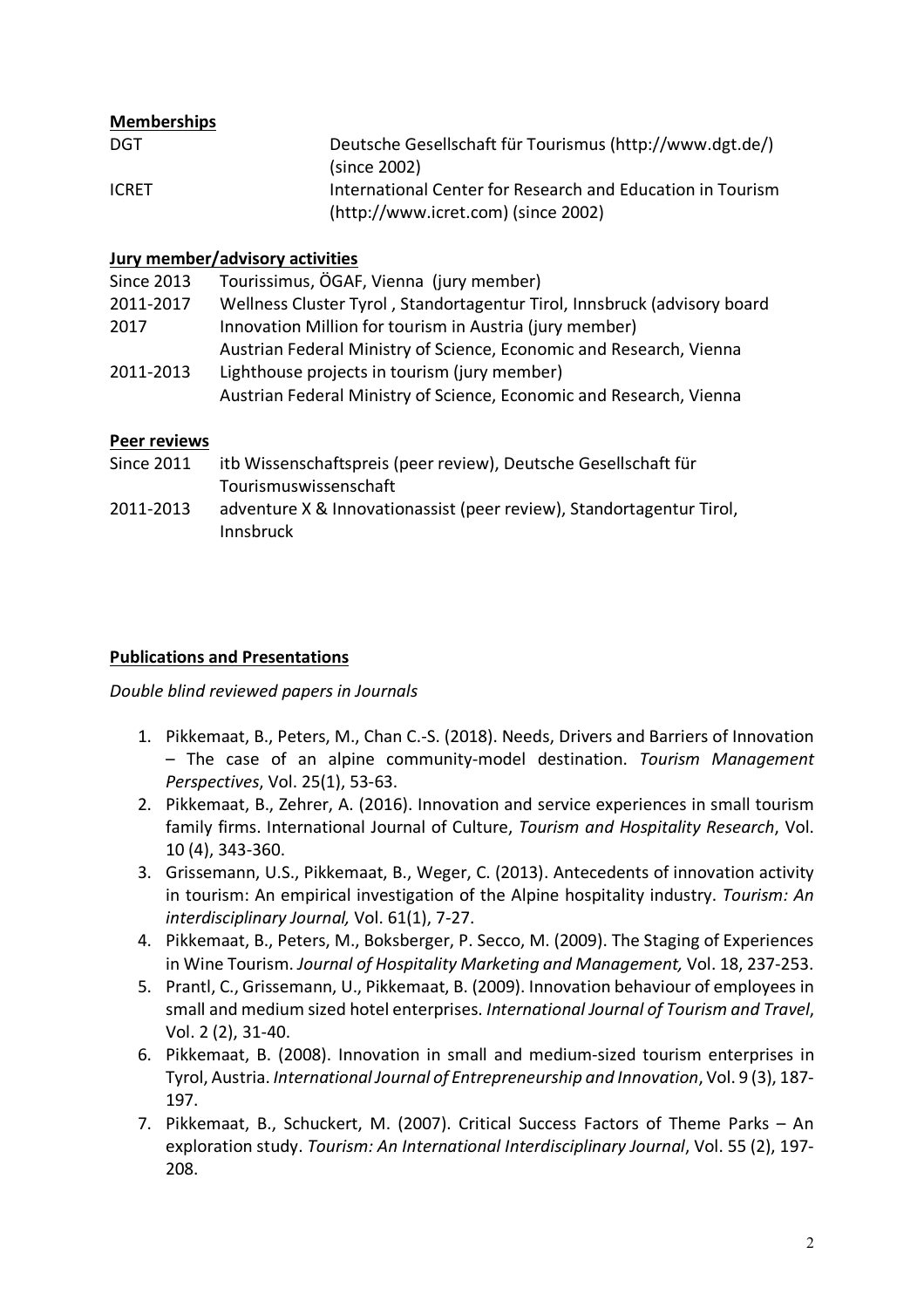- 8. Pikkemaat, B., Weiermair, K. (2007). Innovation in destination through cooperation: First results of an empirical study in Austria. *Anatolia: An International Journal of Hospitality and Tourism Research*, Vol. 18 (1), 67-84.
- 9. Pikkemaat, B., Peters, M. (2005). Towards the measurement of innovation A pilot study in the small and medium sized tourism industry. *Journal of Quality Assurance in Hospitality and Tourism*, Vol. 6 (3/4), 89-112.
- 10. Peters, M., Pikkemaat, B. (2005). The Management of City Events The Case of 'Bergsilvester' in Innsbruck, Austria. *Event Management*, Vol. 9, 147-153.
- 11. Peters, M., Pikkemaat, B. (2005). Crisis management in Alpine winter sports resorts The 1999 avalanche disaster in Tyrol. *Journal of Travel and Tourism Marketing*, Vol. 19 (2/3), 9-21.
- 12. Pikkemaat, B. (2004). The Measurement of Destination Image: The case of Austria. *The Poznan University of Economics Review*, Vol. 4 (1), 87-102.
- 13. Pikkemaat B., Weiermair K. (2001). The Importance of Cultural Distance in the Perception of Evaluation of Service Quality. *Journal of Quality Assurance in Hospitality & Tourism*, 2(1/2), 69-87.
- 14. Mäser B., Weiermair K. (1998). Travel Decision-Making: from the Vintage Point of Perceived Risk and Information Preferences. *Journal of Travel and Tourism Marketing*, 7(4), 107-121.
- 15. Weiermair K., Mäser B. (1996). Information and information search behaviour of tourists: A cursory review of the literature, preliminary empirical tests and further research questions*. The Tourist Review*, 3, 4-23.

### *Books and Book Contributions*

- 1. Pikkemaat, B., Peters, M., Tschol, C. (2017). Stellenwert und Nutzung sozialer Netzwerke in einer alpinen Destination. In Landvogt, M., Brysch, A., Gardini, M. (Hrsg.) Tourismus –E-Tourismus-M-Tourismus (113-127). Erich Schmidt Verlag: Berlin.
- 2. Pikkemaat, B. (2017). Vernetzungspotential des Tourismus mit anderen Branchen Ergebnisse einer Pilotstudie in der Region Tirol. In Bieger, T., Beritelli, P., Laesser, C. (Hrsg.) Schweizer Jahrbuch für Tourismuswirtschaft 2016/2017: St. Gallen. (in print)
- 3. Pikkemaat, B. (2016). Der Wald als Potenzial der touristischen Produktentwicklung. In Arnberger, A., Grieshofer, A., Embacher, H., Pikkemaat, B., Preier, B., Ramskogler, K., Sekot, W., Stock, W., Wibmer, D., Weinberger, W. (Hrsg.), Destination Wald – Das Handbuch zur Entwicklung forsttouristischer Angebote (35-45). Bundesforschungszentrum für Wald: Wien.
- 4. Pikkemaat, B., Peters, M. (2016). Nachfolgeplanung und –management in der Hotellerie. In Bieger, T., Beritelli, P., Laesser, C. (Hrsg.), Gesesellschaftlicher Wandel als Herausforderung im alpinen Tourismus (187-200). Erich Schmidt Verlag: Berlin.
- 5. Pikkemaat, B., Peters, M. (2015). Open innovation A chance for the innovation management of tourism destinations? In Egger, R., Gula, I., Walcher, D. (Hrsg.), Open Tourism – Open Innovation, Crowdsourcing and Collaborative Consumption challenging the Tourism Industry (153-169). Springer: Heidelberg, New York Dordrecht London.
- 6. Peters, M., Pikkemaat, B. (2015). Innotour: An Innovation in Tourism Policy. In Pechlaner, H., Smeral, E. (Hrsg.), Tourism and Leisure – Current Issues and Perspectives of Development (51-64). Springer Gabler: Wiesbaden.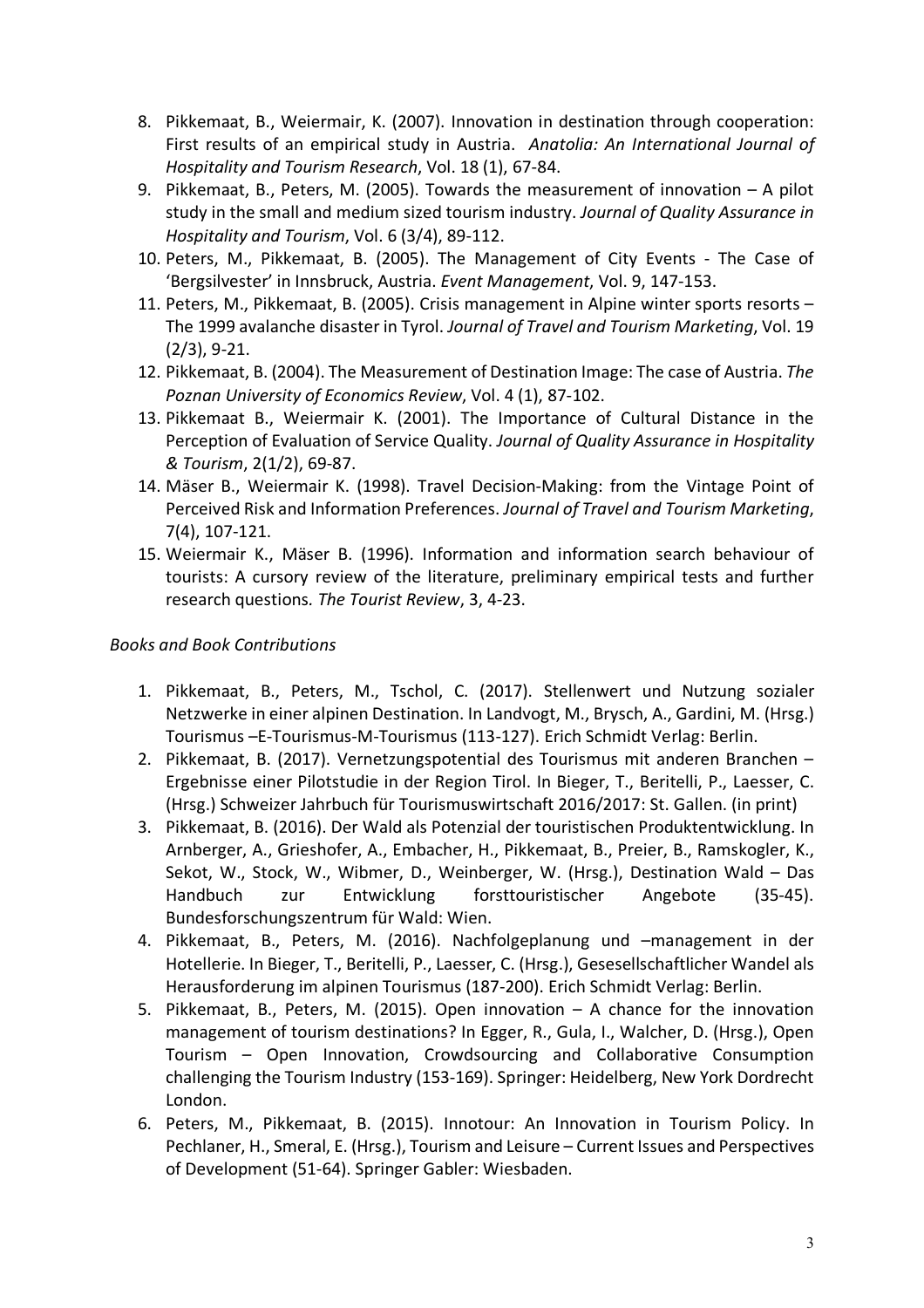- 7. Zehrer, A., Peters, M., Pikkemaat, B., Müllauer, C. (2014). Herausforderungen interkultureller Führung in der Hotellerie. In Hartmann, R., Herle, F. (Hrsg). Interkulturelles Management in Freizeit und Tourismus (165-176). Erich Schmidt Verlag: Berlin.
- 8. Pikkemaat, B., Peters, M. (2014). Innovationsförderungen im Tourismus Herausforderungen für die Politik? In Conrady, R., Ruetz, D. (Hrsg), *Tourismus und Politik – Schnittstellen und Synergiepotentiale (27-41).* Erich Schmidt Verlag: Berlin.
- 9. Kronenberg, C., Müller, S., Peters, M., Pikkemaat, B., Weiermair, K. (Hrsg.) (2008), *Change Management in Tourism.* Erich Schmidt Verlag: Berlin.
- 10. Pikkemaat, B., Müller, S. (2007). Consumer Changes in Secular Behavior. From the old to the new tourism, In Kronenberg, C., Müller, S., Peters, M., Pikkemaat, B., Weiermair, K. (Hrsg.), *Managing Change in Tourism* (69-81). Erich Schmidt Verlag: Berlin.
- 11. Pikkemaat, B. (2008). Revealing customer traveler preferences Qualitative results from Austria, in: Golembski, G. (Hrsg.), *Entrepreneurship and Quality in tourism in light of Polish and International Research* (72-85), Akademia Ekonomiczna W Poznaniu: Poznan.
- 12. Pikkemaat, B., Holzapfel, E. (2007). Innovationsverhalten touristischer Unternehmer: Triebkräfte und Hemmnisse. In Egger, R., Herdin. T. (Hrsg.), *Tourismus Herausforderung Zukunft* (241-258*).* LIT Verlag: Wien.
- 13. Pikkemaat, B., Peters, M. (2006). Market Information: A Key Success Factor for New Product Development Processes in Tourism. In Weiermair, K., Brunner-Sperdin, A. (eds.), *Erlebnisinszenierung im Tourismus* (81-96), Erich Schmidt Verlag: Berlin.
- 14. Pikkemaat, B., Walder, B (2006). Innovationsmessung in touristischen Destinationen: Modellierung und Anwendung. In Bachleitner, R., Egger, R., Herdin T. (eds.). *Innovationen in der Tourismusforschung - methodische und methodologische Aspekte* (113-139), LIT: Hamburg.
- 15. Pikkemaat, B., Schuckert, M. (2006) The "New Customer" in the Experience Economy - Implications for the Management of Theme Parks with an Edutainment Focus. In: Weiermair, K., Pechlaner, H., Bieger, T. (Eds.) (233-247) *Time Shift, Leisure and Tourism*, Erich Schmidt Verlag: Berlin.
- 16. Pikkemaat, B., Weiermair, K. (2006). Wellness als Megatrend? In Krczal, A., Weiermair, K. (eds.), *Wellness und Produktentwicklung*, (13-24), Erich Schmidt Verlag: Berlin.
- 17. Pikkemaat, B., Pfeil, S. (2006). Knowledge Management as Precursor for Innovation in Tourism - The case of Family Nests in Tyrol. In Walder, B., Weiermair, K., Sancho Perez, A. (eds.), *Innovation and Product Development in Tourism* (121-137), Erich Schmidt Verlag: Berlin.
- 18. Pikkemaat, B., Weiermair, K. Peters, M. (eds.) (2006). *Innovationen im Tourismus*, Erich Schmidt Verlag: Berlin.
- 19. Peters, M., Pikkemaat, B. (eds.) (2005). Journal of Quality Assurance in Hospitality and Tourism, Special Issue "*Innovation and Product Development in Tourism*".
- 20. Pechlaner, H., Tschurtschenthaler, P., Peters, M., Pikkemaat, B., Fuchs, M. (eds). (2005). *Erfolg durch Innovation*, Gabler: Wiesbaden.
- 21. Pikkemaat, B. (2005). Zur Empirischen Erforschung von Innovationen im Tourismus. In Pechlaner, H., Tschurtschenthaler, P., Peters, M., Pikkemaat, B., Fuchs, M. (eds), *Erfolg durch Innovation* (87-102), Gabler: Wiesbaden.
- 22. Pikkemaat, B., Peters, M. (2005). Alpine Katastrophen als Impuls für Innovationen im Tourismus, In Pechlaner, H., Glaeßer, D. (eds.), *Risiko und Gefahr im Tourismus –*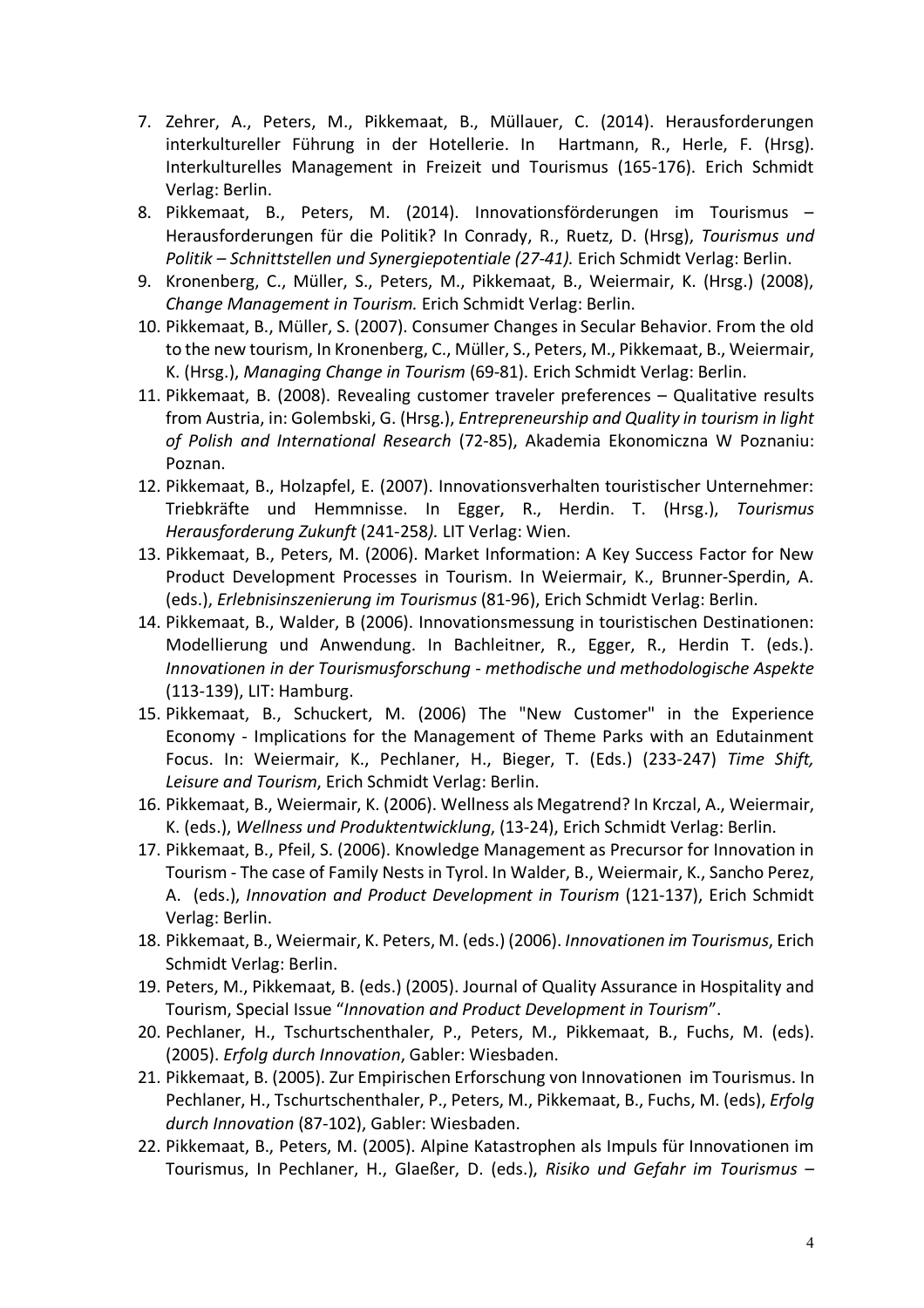*Erfolgreicher Umgang mit Krisen und Strukturumbrüchen* (323-336), Erich Schmidt: Berlin.

- 23. Weiermair, K., Pikkemaat, B. (eds.) (2004). *Qualitätszeichen im Tourismus*, Erich Schmidt Verlag: Berlin.
- 24. Pikkemaat, B. (2004). Einflussfaktoren der Qualitätswahrnehmung und –beurteilung im Tourismus. In Weiermair, K., Pikkemaat, B., (eds.), *Qualitätszeichen im Tourismus* (95-112), Erich Schmidt Verlag: Berlin.
- 25. Pikkemaat, B. (2004). Der Wert der Sicherheit in alpinen Destinationen aus Kundenund Anbietersicht. In Hinterhuber, H., Pechlaner, H., Matzler, K., Kaiser M.-O. (eds.), *Kundenwertmanagement* (299-316), Erich Schmidt: Berlin.
- 26. Holderna-Mielcarek, B., Pikkemaat, B. (2004). Róznicowanie miejsca recepcji turystycznej poprzez image - Polso-austriackie stadium przypadku (Differentiation of tourism destinations through image – Polish-Austrian case study). In Przemystaw Deszczynski (eds)., *Globalizacja Gospodarki* (Globalisierung der Wirtschaft) (193-208), Zeszyty Naukowe, 44: Poznan.
- 27. Pikkemaat, B., Weiermair, K. (2004). Zur Problematik der Messung von Innovationen bei komplexen, vernetzten Dienstleistungen – dargestellt am Beispiel der touristischen Dienstleistung. In Stauss, B., Bruhn, M. (eds.), *Jahrbuch Dienstleistungsmanagement 2004 – Dienstleistungsinnovationen* (359-379), Gabler: Wiesbaden.
- 28. Fuchs, M., Pikkemaat, B. (2004). *Tourismus ohne Industrie – Industrie ohne Tourismus? Überlegungen zum Wirtschaftsstandort Tirol.* In Schwark, J. (ed.). Tourismus und Industriekultur – Vermarktung von Technik und Arbeit (87-118), Erich Schmidt Verlag: Berlin.
- 29. Pikkemaat, B. (2002). *Informationsverhalten bei komplexen Entscheidungssituationen – dargestellt anhand der Reiseentscheidung.* Peter Lang: Frankfurt.
- 30. Pikkemaat, B.(2001). *Vom Alten zum Neuen Kunden: Dienstleistungsqualität – gestern und heute.* In Weiermair, K., Peters, M., Reiger, E. (eds.). Vom alten zum neuen Tourismus (17-25), Studia: Innsbruck.
- 31. Fuchs, M., Peters, M., Pikkemaat, B., Reiger, E. (eds.) (1999). *Tourismus in den Alpen – Internationale Beiträge aus Forschung und Praxis*, Studia Universitätsverlag: Innsbruck.

### *Contributed and refereed Papers to Conferences*

- 1. Petry, T., Pikkemaat, B. (2018). Recognition of tourism trends as stimuli for innovation activities in small and medium sized hotels. ttra Conference European Chapter, Ljubljana, 24.-26. April, 2018.
- 2. Pikkemaat, B., Peters, M. (2017). Digitale Vernetzung versus analoge Entschleunigung? 21. *Kolloquium der Deutschen Gesellschaft für Tourismuswissenschaft*, Insel Mainau, 9.-11. November, 2017.
- 3. Pikkemaat, B., Peters, M., Tschol, C. (2015). Stellenwert und Nutzung sozialer Netzwerke in einer alpinen Destination aus Unternehmer- und Gästesicht. *19. Kolloquium der Deutschen Gesellschaft für Tourismuswissenschaft*, Kempten, 12.-14. November, 2015.
- 4. Pikkemaat, B., Peters, M., Frueh, A. (2015). Gaps between Customer's Perception of Innovation and Supply Oriented Perception of Innovation in Tourism Destinations: An Alpine Case Study. *Travel and Tourism Association (ttra),* Meeting of the European Chapter, 22.-24. April, 2015.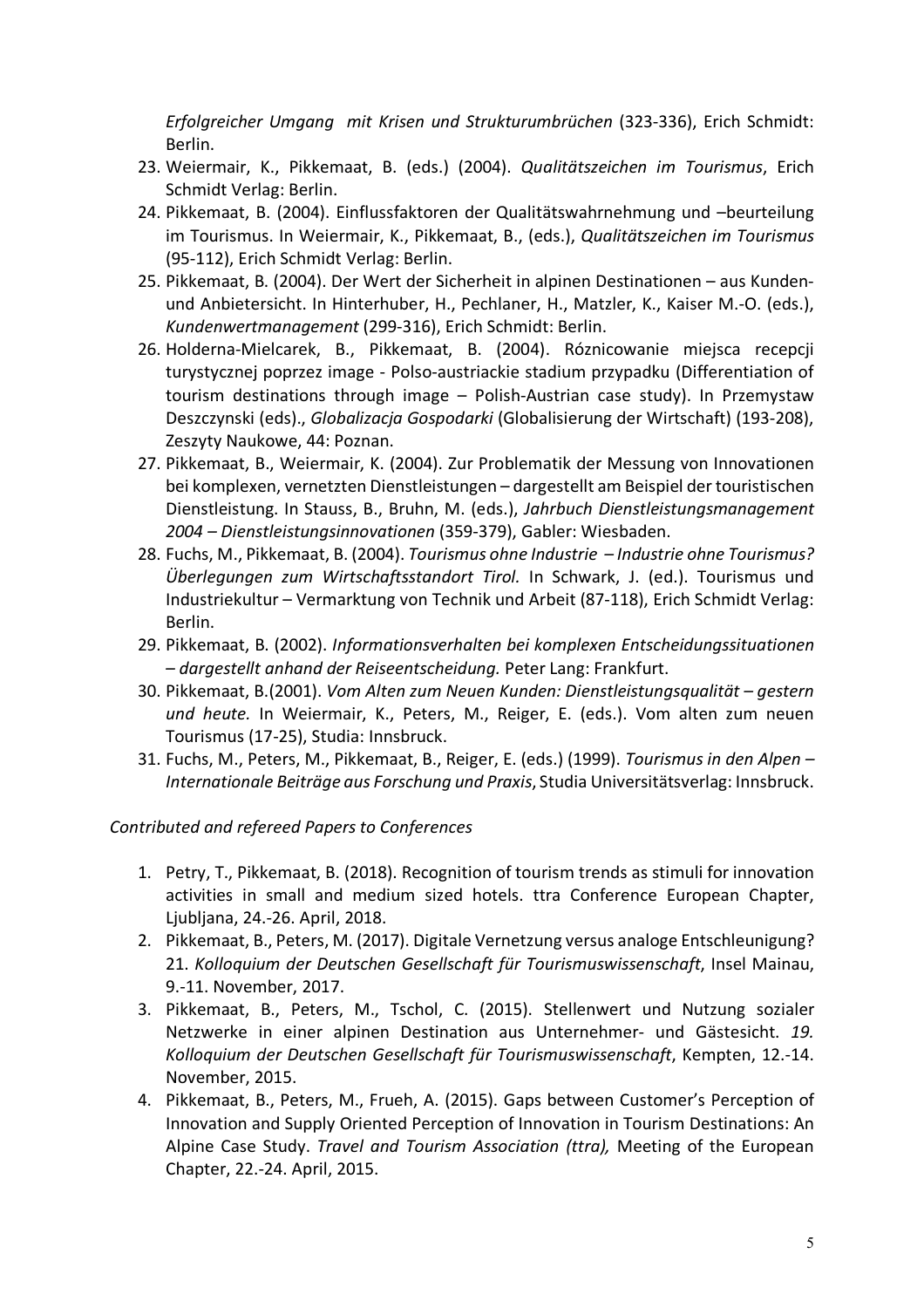- 5. Pikkemaat, B., Peters, M. (2014). Barriers of Succession Planning and Management in the Hotel Industry. *Global Tourism & Hospitality Conference and Asia Tourism forum,* Hongkong, 18-20. May.
- 6. Pikkemaat, B., Peters, M., (2013). Destination innovativeness: a question of entrepreneurship and tourism policy? *ttra Europe Chapter, New Directions: Travel and Tourism at the Crossroads*, Dublin, 17-19 April.
- 7. Pikkemaat, B., Peters, M. (2012). Innovationsförderungen im Tourismus Herausforderungen für die Politik. *16. Kolloquium der Deutschen Gesellschaft für Tourismuswissenschaft*, Berlin, 29. November – 1. Dezember.
- 8. Grissemann, U., Pikkemaat, B. (2009). Assessing factors influencing Austria´s image as a tourist destination in China. *Consumer Behavior in Tourism*, Bruneck, 16-17 December.
- 9. Pikkemaat, B. (2008). Innovation in small and medium sized tourism enterprises: a review of the literature and an agenda for research. *ttra Europe Chapter, Competition in Tourism: Business and Destinations Perspectives*, Helsinki, 23-25 April.
- 10. Weiermair K., Pikkemaat, B. (2006). Networked Destination Innovativeness First results from an empirical study in Austria. *Second International Conference on Tourism Economics*, Palma de Majorca, 18 -20 May.
- 11. Pikkemaat, B (2006). New Quality Services for the Travel Industry: The case of Health and Tourism. *Destination Rejuvenation Strategies: The Potential Future for new Tourism Products/Services or Experiences*, Mahidol University International College (MUIC), Salaya, Nakhonpathom (Thailand) 2-3 March.
- 12. Pikkemaat, B., Peters, M., Schoppitsch, K. (2006). *Erfolgsfaktoren von Erlebniswelten.* In Reuber, P., Schnell, P. (eds.), Postmoderne Freizeitstile und Freizeiträume (159-180), Erich Schmidt: Berlin.
- 13. Pikkemaat, B., Weiermair, K (2005). Can Destinations Create Customer Value through Innovation? In Keller, P., Bieger, T. (eds.), *Innovation in Tourism – Creating Customer Value* (213-228), AIEST (Vol. 47): St. Gallen.
- 14. Pikkemaat, B., Peters, M., Stadlmann, G. (2005).Cultural Attractions as a Source of Innovation in Alpine Cities. *Tourism, creativity and development*, University of Barcelona, 2-4 November.
- 15. Fuchs, M., Pikkemaat, B. (2004). Destination Image Analysis A Cross-Cultural Segmentation Approach. *State of the Art - Conference*, University of Strathclyde, Glasgow, June.
- 16. Frehse, J., Peters, M., Pikkemaat, B. (2004). The future of destination image analyses: Implications of a city image research. In Ivanovic, Z. (ed.), *Tourism & Hospitality Industry 2004: new trends in tourism and hospitality management* (323-338), Opatija, Croatia: Faculty of Tourism and Hospitality Management.
- 17. Pikkemaat, B., Peters, M. (2003). The experience of cities: On perception of cities' attraction points. *TTRA Conference "Urban Tourism – mapping the future*" (212-222), Glasgow, September 26.-28.
- 18. Pikkemaat, B., Weiermair, K. (2003). The Aesthetic (Design) Orientated Customer in Tourism - Implications for Product Development. In Hustad, T. P., Karlsson, C. (eds.), *EIASM 10th International Product Development Management Conference* (825-839), EIASM: Brussels.
- 19. Peters, M., Pikkemaat, B. (2003). Sports and more: A students' image analysis of the city of Innsbruck. In Keller, P., Bieger, T. (eds.), *Sport and Tourism* (155-173), AIEST (Vol. 45): St. Gallen.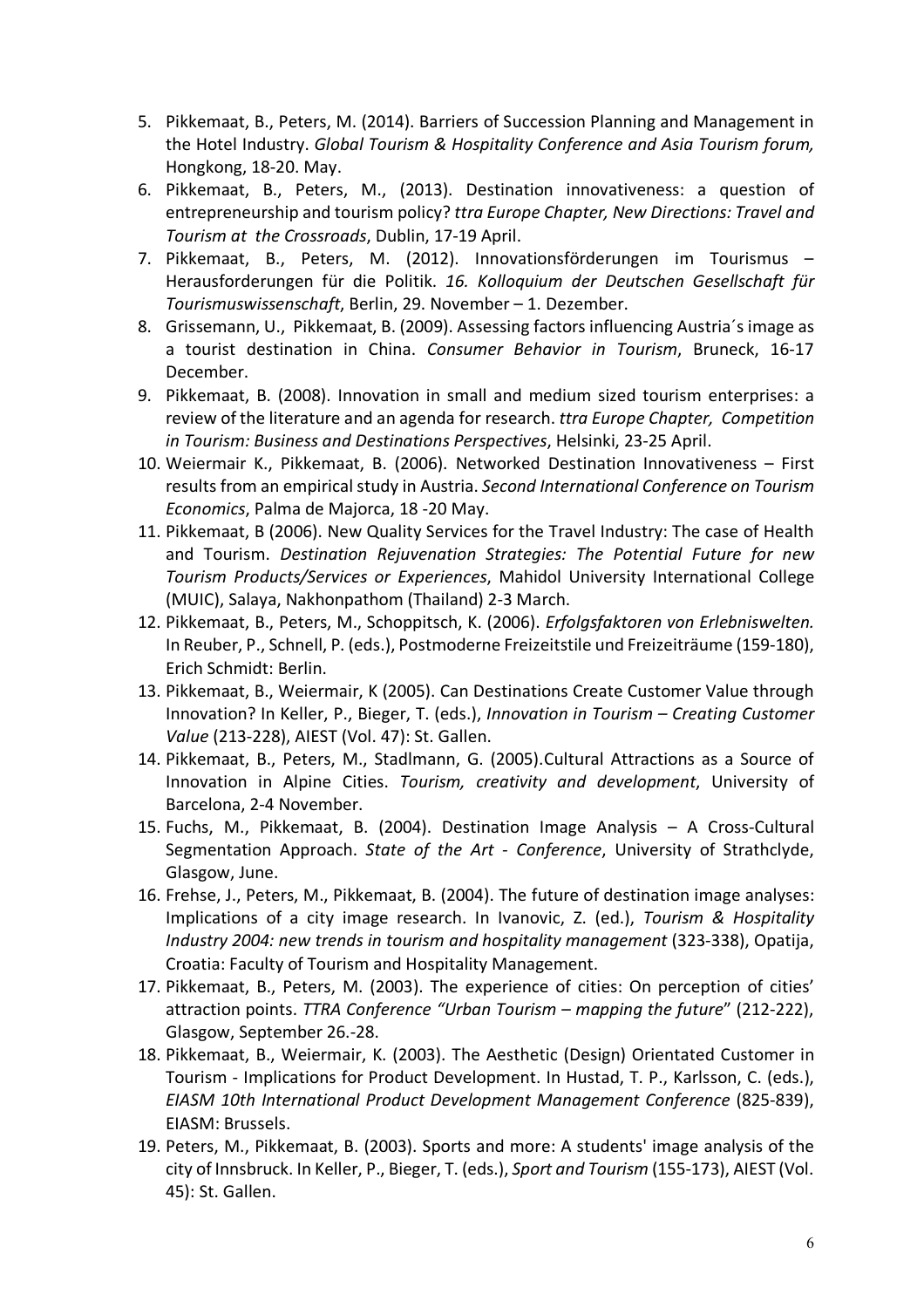- 20. Pikkemaat, B., Weiermair K. (2003). Safety and Security Issues From a Tourist Destination Perspective. In Weber, S., Tomljenovic, R. (eds.), *Reinventing a Tourism Destination* (271-281), Scientific Edition Institute for Tourism: Zagreb.
- 21. Peters, M., Pikkemaat, B. (2002), Sustainable Management of City Events: The case of Bergsilvester in Innsbruck, Austria. ATLAS International Conference: *Visions of Sustainability*, Estoril, November 14-16.
- 22. Pikkemaat, B. (1999). Los fenómenos de saturación y substitución: desarello de productos en el turismo alpino en un momento de madurez del mercado. In WTO (eds.) *1er congreso mundial de turismo de nieve y deportes de invierno* (143-166), Organización Mundial del Turismo: Madrid.
- 23. Peters M., Pikkemaat B., Weiermair K. (1999). Wissensmanagement in Tourismusorganisationen: Die Rolle der Tourismuspolitik. In Keller P., Bieger T. (eds.), *Zukunftsorientierte Tourismuspolitik: ein Beitrag zur strategischen Entwicklung von Standorten* (283-307), AIEST (Vol. 41): St. Gallen.
- 24. Kneisl, P. M., Mäser, B. (1997). Alpine winter sport resorts: travel motivations and dimensions of service quality. In Müller, H., Schwameder, H., Kornexel, E., Raschner, C. (Eds.), *Science and Skiing* (610-620), E&FN Spon: London.
- 25. Mäser B. (1997). Information and travel decision making. *PhD-Workshop: The battle for the tourist*, Tourist Research Center, Eindhoven, Holland, June.
- 26. Mäser, B. (1996). Information und Informationsverhalten von Touristen. In Weiermair, K., Peters, M., Schipflinger, M. (eds.), *Alpine Tourism, Sustainability: Reconsidered and Redesigned* (324-335), Studia: Innsbruck.
- 27. Weiermair, K., Kneisl, P., Mäser, B. (1996). On the changing role of tourism behavior, III Convegno Internationale sul Turismo Mediterraneo *'IL VIAGGIO - Dal Grand Tour al turismo post-industriale'*, 5-6 Dicembre, Roma/Italia.
- 28. Mäser, B. (1995). Sviluppo del turismo nelle regioni alpine: quo vadis? In Instituto Trentino di Cultura (ed.), *Il tourismo alpino che cambio* (71-91), Esperienze europee a confronto, Trentino.

*Speeches (since 2007)* 

| February 2018  | Tourism 2025: Remains everything different? - Results from a research<br>project in Austria, Chinese University of Hongkong, Guest Speech at the<br>Department of Geography and Resource Management, 1.2.2018.      |
|----------------|---------------------------------------------------------------------------------------------------------------------------------------------------------------------------------------------------------------------|
| January 2018   | Innovation in Tourism, Chinese University of Hongkong, Guest Lecture<br>in the Master Program Sustainable Development in Urban Tourism,<br>30.1.2018                                                                |
| November 2016  | Erfolgreich in den Alpen - dem Wandel im Alpinen Raum<br>unternehmerisch begegnen, PH Tirol, Jahrestagung der<br>österreichischen LehrerInnen der Tourismusschulen, Villa Blanka,<br>Innsbruck, Austria. 23.11.2016 |
| September 2014 | Klare Ziele Strategische Positionierung. Professionalisierung:<br>Tourismus, Standortagentur Tirol, Landeck, Austria.                                                                                               |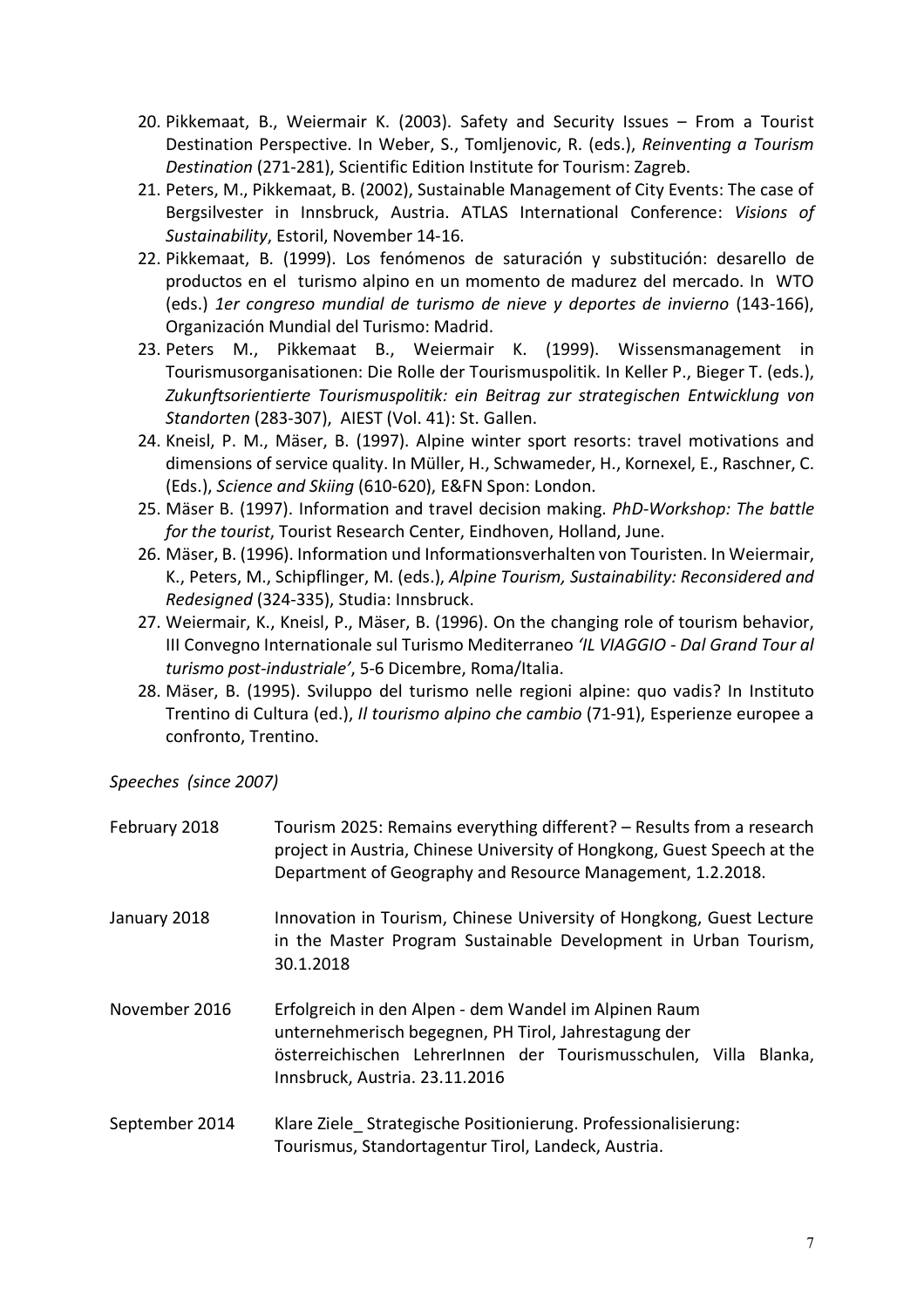- Oktober 2013 Markttrends im Tourismus und Chancen für Urlaub am Bauernhof, Grenzüberschreitende Fachtagung, Urlaub am Bauernhof Allgäu/Tirol.
- September 2013 Mehr Erfolg durch klare Positionierung, fafga, Messe Innsbruck.
- August 2013 Tourismus –Industrie Handel: Wie können sich die Branchen erfolgreich vernetzen und eine Symbiose schaffen? Ergebnisse einer Pilotstudie,Tourismusarbeitskreis, Alpbach.
- November 2012 Von der Idee zur Innovation ein praktischer Wegweiser für touristische Unternehmen. Cluster Wellness Tirol - Jahrestagung, Messe Innsbruck, Innsbruck.
- September 2012 Von der Idee zur Innovation, Tag der Tiroler Tourismuswirtschaft, Messe Innsbruck, Innsbruck.
- Februar 2012 Nachfolge und Betriebsübergabe in der österreichischen Hotellerie, ICRET Jahrestagung, Stanglwirt, Going.
- November 2011 Innovationen im Tourismus: Status Quo und Handlungsempfehlungen, Tag der Innovation, Handelskammer Bozen, Bozen.
- January 2011 Was wissen wir über Innovationen im Tourismus? Innovationen im Tourismus, Wirtschaftskammer Salzburg und Fachhochschule Salzburg, Stiegl´s Brauwelt, Salzburg
- November 2009 Innovationen im Tiroler Tourismus Zur Lage in Tirol, Tiroler Zukunftsstiftung, Innovationen im Tiroler Tourismus, Haus der Begegnung, Innsbruck
- Juni 2009 Innovationen im Tiroler Tourismus Zur Lage in Tirol Jahresveranstaltung des Cluster Wellness Tirol, Austria Trend Hotel, Innsbruck
- November 2008 Nutzung touristischer Potenziale im Umfeld der forstwirschaftlichen Bewirtschaftung: Quo vadis?, Destination Wald, Potenziale und Partnerschaften, Schloss Waldreichs, Niederösterreich
- October 2008 Stars for Destinations? The relevance of quality classifications for destinations, ÖAD Workshop, University of Innsbruck
- April 2008 Sinn und Unsinn von Tourismuslehre und –forschung, Volkshochschule Innsbruck, Universität Innsbruck
- April 2008 Kundenbindung durch Innovation im Tourismus, Euromobil, Innsbruck
- October 2007 Innovationen im Tourismus, Tourismus -Herausforderung Zukunft, Fachhochschule Salzburg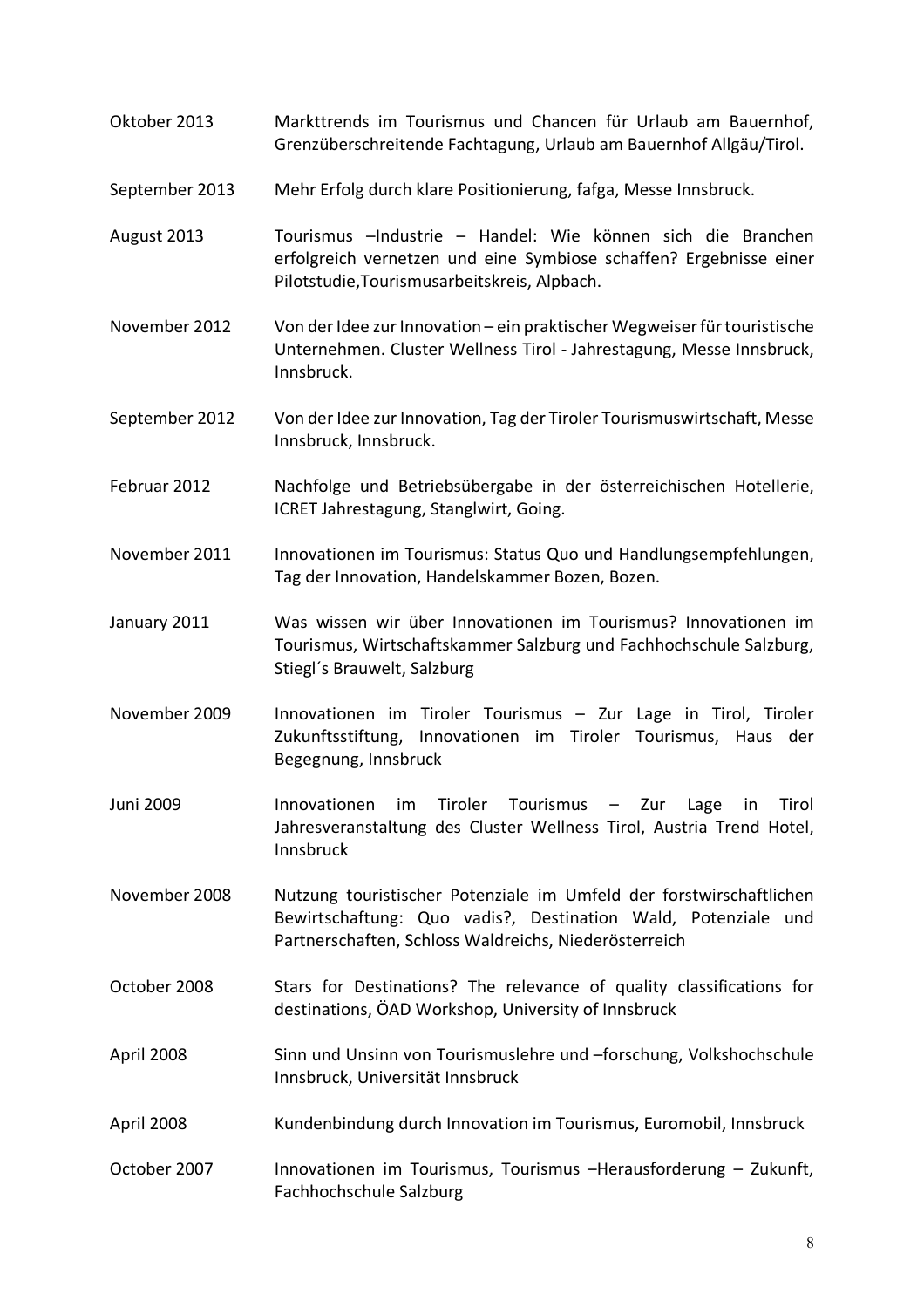- June 2007 Messung und Gestaltung von Innovationen im Tourismus, Forschungsschwerpunkt-Meeting, Institut für Strategisches Management, Marketing und Tourismus, University of Innsbruck, Austria.
- January 2007 Quality research in tourism A qualitative analysis, Workshop: Entrepreneurship and Quality, Institut für Strategisches Management, Marketing und Tourismus, Universiy of Innsbruck, Austria

### **Scientific Reviewer for Academic Journals, e.g.:**

Tourism Management; Tourism Analysis; Journal of Travel and Tourism Research; Annals of Tourism Research; Journal of Travel Research; Journal of Hospitality and Tourism Research; Journal of Travel and Tourism Marketing; Journal of Quality Assurance in Hospitality and Tourism; Journal of Vacation Marketing; International Journal of Culture, Tourism and Hospitality Research; Journal of Family Business Strategy; Cornell Hospitality Quarterly; Resources, Conservation and Recycling; International Journal of Culture, Tourism, and Hospitality Research;

#### **Research Projects since 2000**

| 2018        | Development of a Life Quality Index, Tourismusforschungszentrum des<br>Landes Tirol                                                     |
|-------------|-----------------------------------------------------------------------------------------------------------------------------------------|
| 2017-2018   | Visiting friends and relatives, Tourism Board Innsbruck, Austria                                                                        |
| 2017-2018   | Service attitude in gastronomy, Economic Chamber of Commerce,<br>Tyrol, Austria                                                         |
| 2017        | Tourism 2025 - The future of tourism in Austria, Federal Ministry of<br>Science, Research and Economy, Vienna.                          |
| 2015-2016   | Business travel - a chance for tourism destinations in Tyrol? Tyrolean<br>tourism marketing board, Innsbruck.                           |
| 2014 - 2015 | Successful in the Alps: Strategies and Perspectives, Book Project<br>http://www.alpine-future.com                                       |
| 2014 - 2015 | Landscape and Recreational Value in leisure and tourism. Tyrolean<br>electricity board, Innsbruck.                                      |
| 2014        | Branding Austria - Who builds the bridge? Economic Chamber of<br>Trade, Commerce and Industry, Vienna, Austria.                         |
| 2013        | tourism - industry - trade: cooperation and networking. Economic<br>Chamber of Trade, Commerce and Industry, Vienna, Austria.           |
| 2012        | What's next? Succession Planning in tourism. A guideline. Austrian<br>Chamber for Notaries, Vienna, Austria.                            |
| 2011-2012   | From idea to innovation: a practical guideline for small and medium<br>sized tourism enterprises. Location agency for Tyrol, Innsbruck. |
| 2011        | Succession Planning and Successor in Austria's tourism industry.<br>Austrian Chamber for Notaries, Vienna, Austria.                     |
| 2010-2011   | The Alps: Chances for a new exhibition concept in the Alps. Tyrolean<br>Tourism Board, Innsbruck.                                       |
| 2009        | Innovation in tourism: analysis of the destination Tyrol. Location<br>agency for Tyrol, Innsbruck.                                      |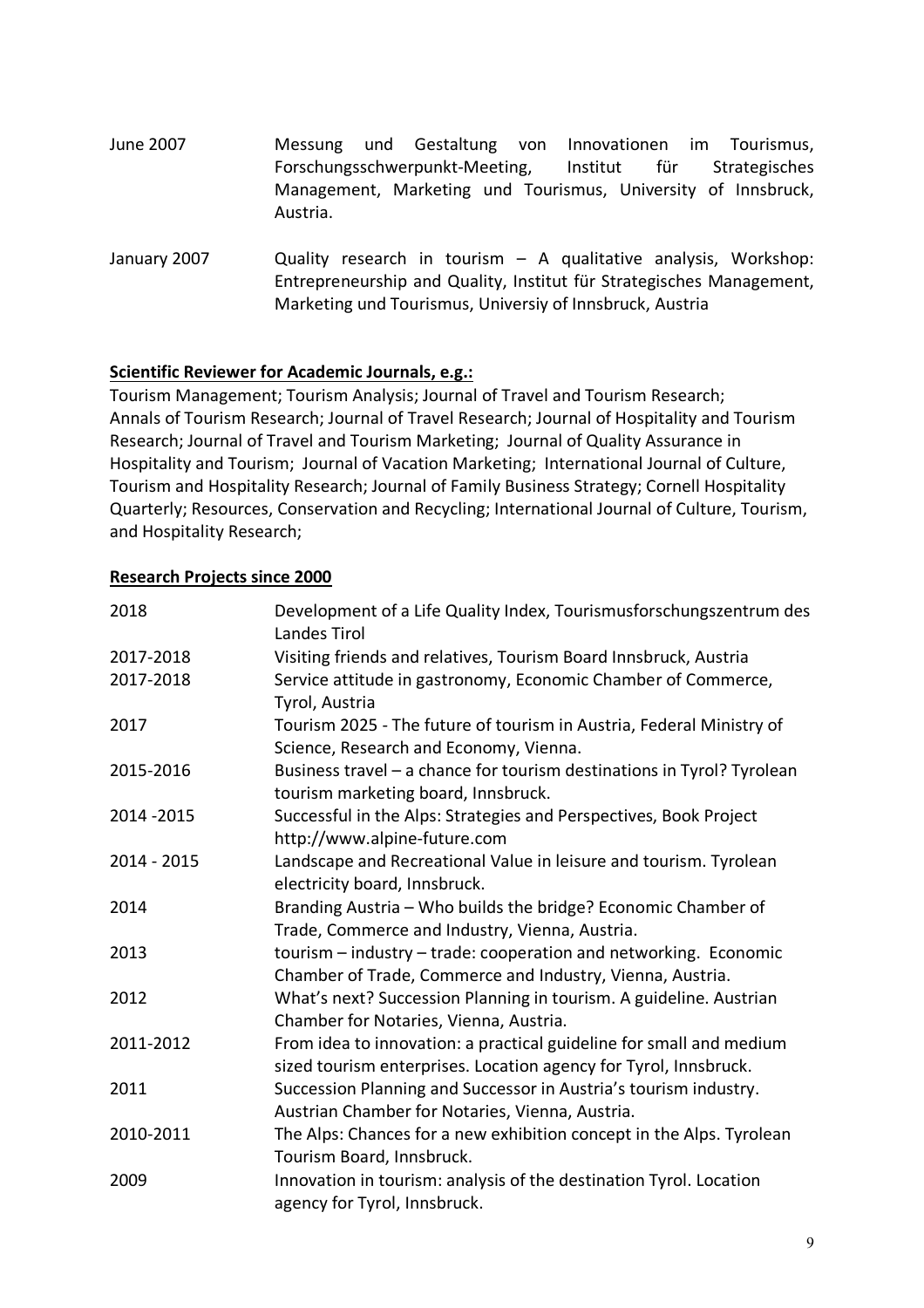| 2008-2007 | Destination rejuvenation strategies. In cooperation with Universidad<br>des Iles Baleares, Palma, Mallorca. WTZ programme, ÖAD, Vienna.                                                                                                                                                                                                  |
|-----------|------------------------------------------------------------------------------------------------------------------------------------------------------------------------------------------------------------------------------------------------------------------------------------------------------------------------------------------|
| 2007      | Development of sustainable tourism attractions. University of<br>Innsbruck, Austria                                                                                                                                                                                                                                                      |
| 2006      | Cultural tourism in Austria. ATLAS (Association for tourism leisure<br>education and research), Special Interest Group Cultural Tourism.<br>Evaluation of quality attributes in tourism $-$ a qualitative survey of<br>Austrian and Polish students. In cooperation with Poznan University,<br>Poland. Study supported by the ÖAD, Wien. |
| 2004      | The measurement of innovation in alpine tourism destinations $-$ a pilot<br>project. Austrian National Bank (ÖNB Jubiläumsfondprojekt Nr. 10078).                                                                                                                                                                                        |
| 2003      | Image Analysis of Poland and Austria: A country comparison. In<br>cooperation with Poznan University, Poland. ÖAD, Wien.                                                                                                                                                                                                                 |
| 2000      | Tyrolean Hospitality. Tyrolean Tourism Board, Innsbruck, Austria.                                                                                                                                                                                                                                                                        |

# **Teaching Experience**

| <b>Since 2016</b> | Development of Services and Service Organisations, University of<br>Innsbruck |
|-------------------|-------------------------------------------------------------------------------|
| 2016              | Marketing and Strategy, University of Innsbruck                               |
|                   | Development of Tourism Enterprises, University of Innsbruck                   |
| 2015-2016         | Tourism, Pedagogical University Tyrol, Innsbruck                              |
| <b>Since 2010</b> | Product Development and Innovation, Master Tourism Management,                |
|                   | Fachhochschule Wien, Wien.                                                    |
| 2010 - 2015       | Product Development and Innovation, Master Entrepreneurship and               |
|                   | Tourism, Management Center Innsbruck, Innsbruck.                              |
| 2008              | Innovation and Product Development in Tourism, Course at the                  |
|                   | University of Lapland, Rovaniemi.                                             |
| 2007              | Product<br>Development<br>Innovation<br>and<br>Tourism,<br>in<br>Executive    |
|                   | Development Programme of Niederösterreich Werbung, Wien.                      |
| 2006              | Innovation im Tourismus, Weiterbildungsseminar der Alpenregion                |
|                   | Bludenz, Bludenz, Austria.                                                    |
| 2001/02           | Service Quality in Tourism, Study Tourismus und Management,                   |
|                   | Management Center Innsbruck, Innsbruck.                                       |
| 1998/99           | Marketing Tourism Destinations, Study Tourism and Leisure                     |
|                   | Management, International Management Center Krems, Austria.                   |
| 1997              | Development of leadership and strategies in tourism. ibis, executive          |
|                   | development programme for women, Landeck, Austria.                            |
| 1995-2008         | Various courses at the Department of Strategic Management,                    |
|                   | Marketing and Tourism, University of Innsbruck                                |
|                   | - service production and service logistics;                                   |
|                   | - service management;                                                         |
|                   | - market research and marketing in tourism;                                   |
|                   | - service quality and quality management in tourism;                          |
|                   | - consumer behaviour and trends in tourism;                                   |
|                   | - destination management;                                                     |
|                   | - innovation and product development in tourism;                              |
|                   | - tourism planning and development; sustainable tourism;                      |